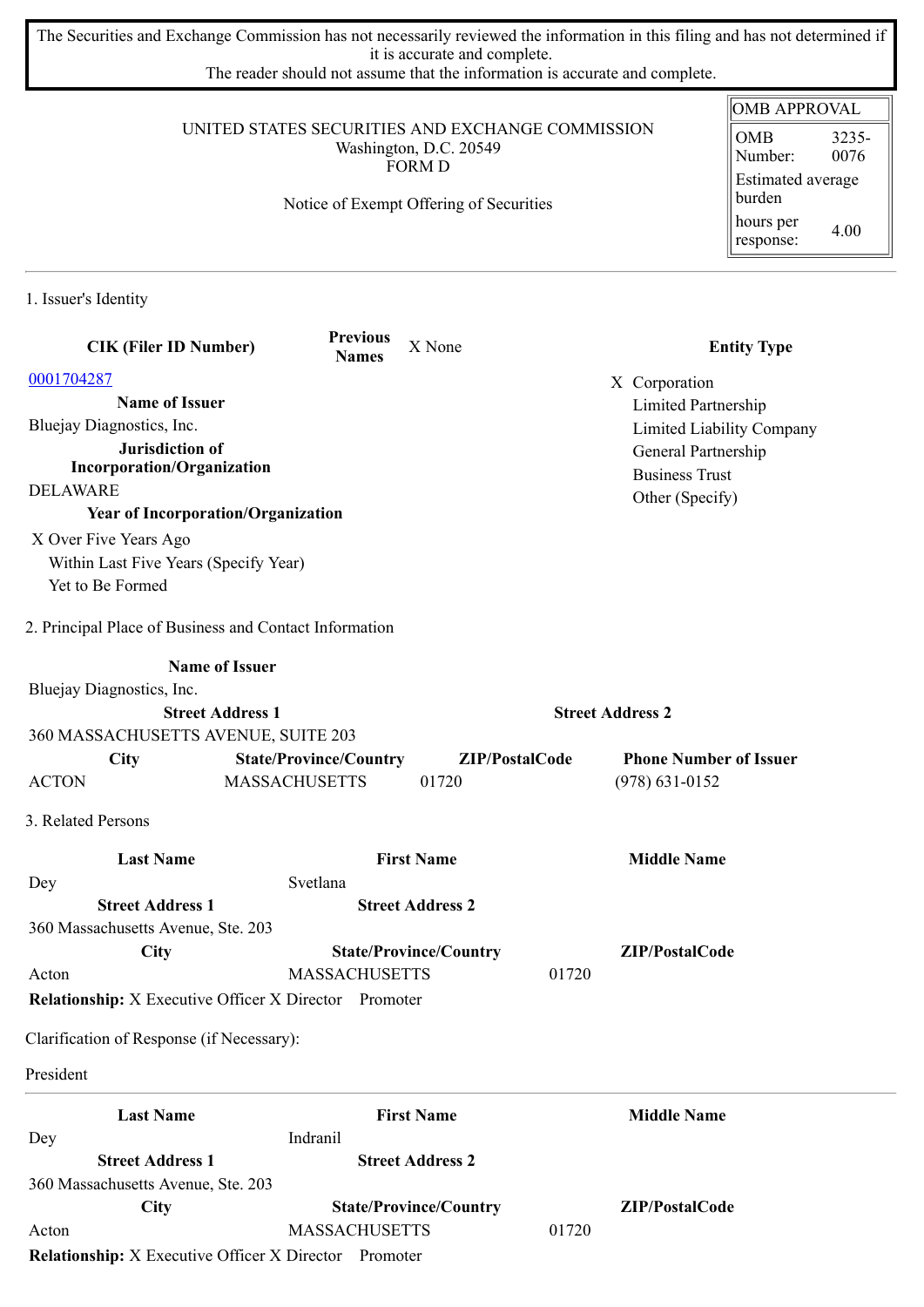| <b>Last Name</b>                                           | <b>First Name</b>                     | <b>Middle Name</b> |
|------------------------------------------------------------|---------------------------------------|--------------------|
| Wurth<br><b>Street Address 1</b>                           | Douglas<br><b>Street Address 2</b>    |                    |
| 18 East 77th Street                                        | Apartment 5A                          |                    |
| City                                                       | <b>State/Province/Country</b>         | ZIP/PostalCode     |
| New York                                                   | <b>NEW YORK</b>                       | 10075              |
| <b>Relationship:</b> Executive Officer X Director Promoter |                                       |                    |
| Clarification of Response (if Necessary):                  |                                       |                    |
| <b>Last Name</b>                                           | <b>First Name</b>                     | <b>Middle Name</b> |
| Chase                                                      | Donald                                |                    |
| <b>Street Address 1</b>                                    | <b>Street Address 2</b>               |                    |
| 39 Timber Ridge Road                                       |                                       |                    |
| City                                                       | <b>State/Province/Country</b>         | ZIP/PostalCode     |
| West Springfield                                           | <b>MASSACHUSETTS</b>                  | 01089              |
| Relationship: Executive Officer X Director Promoter        |                                       |                    |
| Clarification of Response (if Necessary):                  |                                       |                    |
|                                                            |                                       |                    |
| <b>Last Name</b>                                           | <b>First Name</b>                     | <b>Middle Name</b> |
| Medhi                                                      | Mirza                                 |                    |
| <b>Street Address 1</b>                                    | <b>Street Address 2</b>               |                    |
| 152 Newton Street                                          | <b>State/Province/Country</b>         | ZIP/PostalCode     |
| <b>City</b><br>Weston                                      | <b>MASSACHUSETTS</b>                  | 02496              |
| <b>Relationship:</b> Executive Officer X Director Promoter |                                       |                    |
|                                                            |                                       |                    |
| Clarification of Response (if Necessary):                  |                                       |                    |
| <b>Last Name</b>                                           | <b>First Name</b>                     | <b>Middle Name</b> |
| Loomis                                                     | Arthur                                |                    |
| <b>Street Address 1</b>                                    | <b>Street Address 2</b>               |                    |
| 111 Partridge Run                                          |                                       |                    |
| <b>City</b>                                                | <b>State/Province/Country</b>         | ZIP/PostalCode     |
| Schenectady                                                | <b>NEW YORK</b>                       | 12309              |
| <b>Relationship:</b>                                       | Executive Officer X Director Promoter |                    |
| Clarification of Response (if Necessary):                  |                                       |                    |
| 4. Industry Group                                          |                                       |                    |
| Agriculture                                                | <b>Health Care</b>                    | Retailing          |
| Banking & Financial Services                               | Biotechnology                         |                    |
| <b>Commercial Banking</b>                                  |                                       | Restaurants        |
| Insurance                                                  | Health Insurance                      | Technology         |
| Investing                                                  | Hospitals & Physicians                | Computers          |
| <b>Investment Banking</b>                                  | Pharmaceuticals                       | Telecommunications |
| Pooled Investment Fund                                     | X Other Health Care                   | Other Technology   |

Is the issuer registered as an investment company under the Investment Company Act of 1940?

Yes No

 Manufacturing Real Estate Commercial Construction

Travel

Airlines & Airports

 Lodging & Conventions Tourism & Travel Services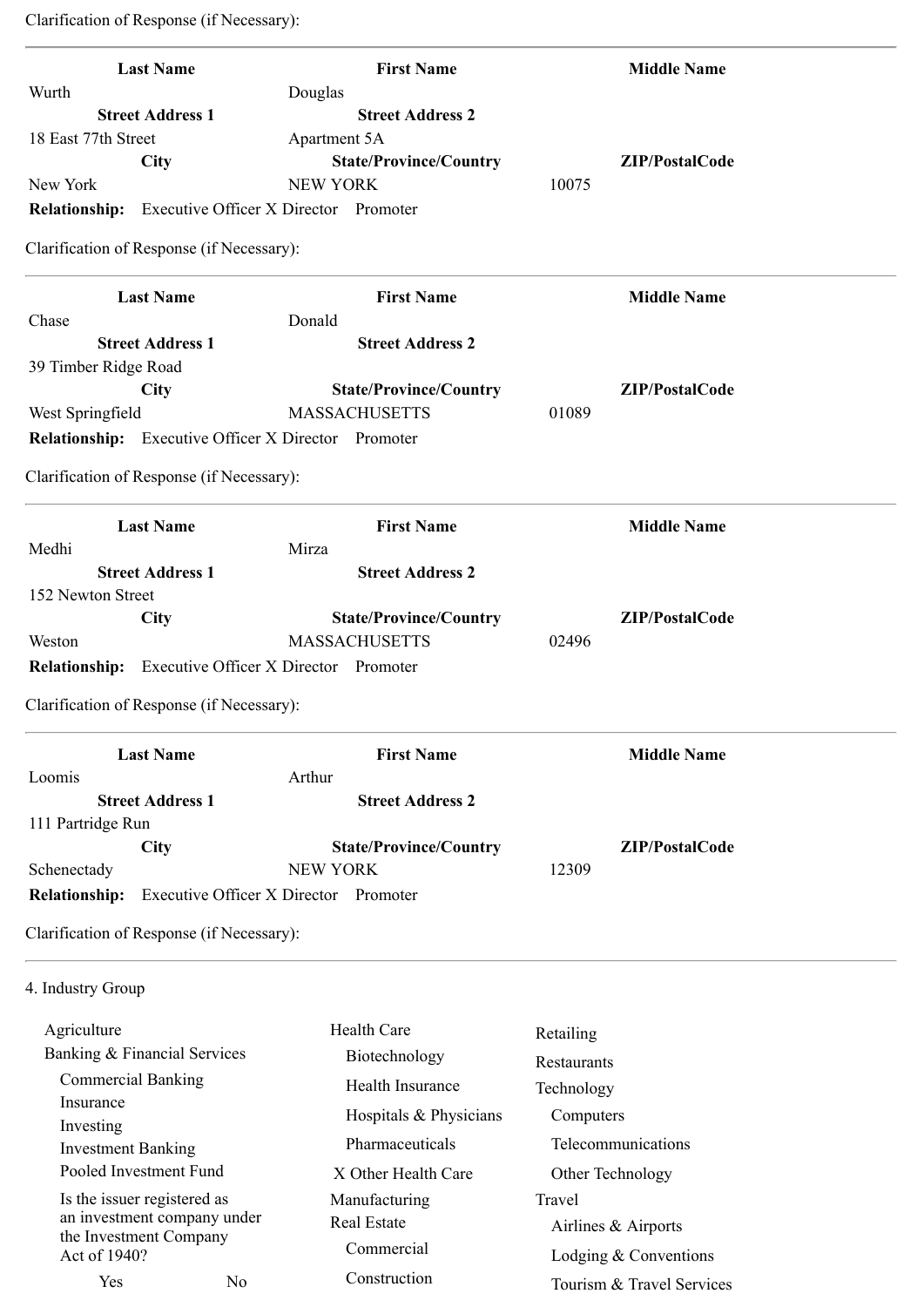Other Banking & Financial Services Business Services Energy Coal Mining Electric Utilities Energy Conservation Environmental Services Oil & Gas Other Energy REITS & Finance Residential Other Real Estate Other Travel **Other** 

5. Issuer Size

| <b>Revenue Range</b>             | <b>OR</b> | <b>Aggregate Net Asset Value Range</b> |
|----------------------------------|-----------|----------------------------------------|
| No Revenues                      |           | No Aggregate Net Asset Value           |
| $$1 - $1,000,000$                |           | $$1 - $5,000,000$                      |
| $$1,000,001 - $5,000,000$        |           | $$5,000,001 - $25,000,000$             |
| $$5,000,001$ -<br>\$25,000,000   |           | $$25,000,001 - $50,000,000$            |
| $$25,000,001$ -<br>\$100,000,000 |           | $$50,000,001 - $100,000,000$           |
| Over \$100,000,000               |           | Over \$100,000,000                     |
| X Decline to Disclose            |           | Decline to Disclose                    |
| Not Applicable                   |           | Not Applicable                         |
|                                  |           |                                        |

6. Federal Exemption(s) and Exclusion(s) Claimed (select all that apply)

|                                              | Investment Company Act Section 3(c) |                    |  |
|----------------------------------------------|-------------------------------------|--------------------|--|
| Rule $504(b)(1)$ (not (i), (ii) or (iii))    | Section $3(c)(1)$                   | Section $3(c)(9)$  |  |
| Rule 504 (b) $(1)(i)$                        | Section $3(c)(2)$                   | Section $3(c)(10)$ |  |
| Rule $504$ (b)(1)(ii)                        | Section $3(c)(3)$                   | Section $3(c)(11)$ |  |
| Rule $504$ (b) $(1)(iii)$<br>$X$ Rule 506(b) | Section $3(c)(4)$                   | Section $3(c)(12)$ |  |
| Rule $506(c)$                                | Section $3(c)(5)$                   | Section $3(c)(13)$ |  |
| Securities Act Section $4(a)(5)$             | Section $3(c)(6)$                   | Section $3(c)(14)$ |  |
|                                              | Section $3(c)(7)$                   |                    |  |

- 7. Type of Filing
- X New Notice Date of First Sale 2020-10-22 First Sale Yet to Occur Amendment
- 8. Duration of Offering

Does the Issuer intend this offering to last more than one year? Yes X No

9. Type(s) of Securities Offered (select all that apply)

| Equity                                                                                           | Pooled Investment Fund Interests   |
|--------------------------------------------------------------------------------------------------|------------------------------------|
| X Debt                                                                                           | Tenant-in-Common Securities        |
| Option, Warrant or Other Right to Acquire Another Security                                       | <b>Mineral Property Securities</b> |
| X Security to be Acquired Upon Exercise of Option, Warrant or<br>Other Right to Acquire Security | Other (describe)                   |

10. Business Combination Transaction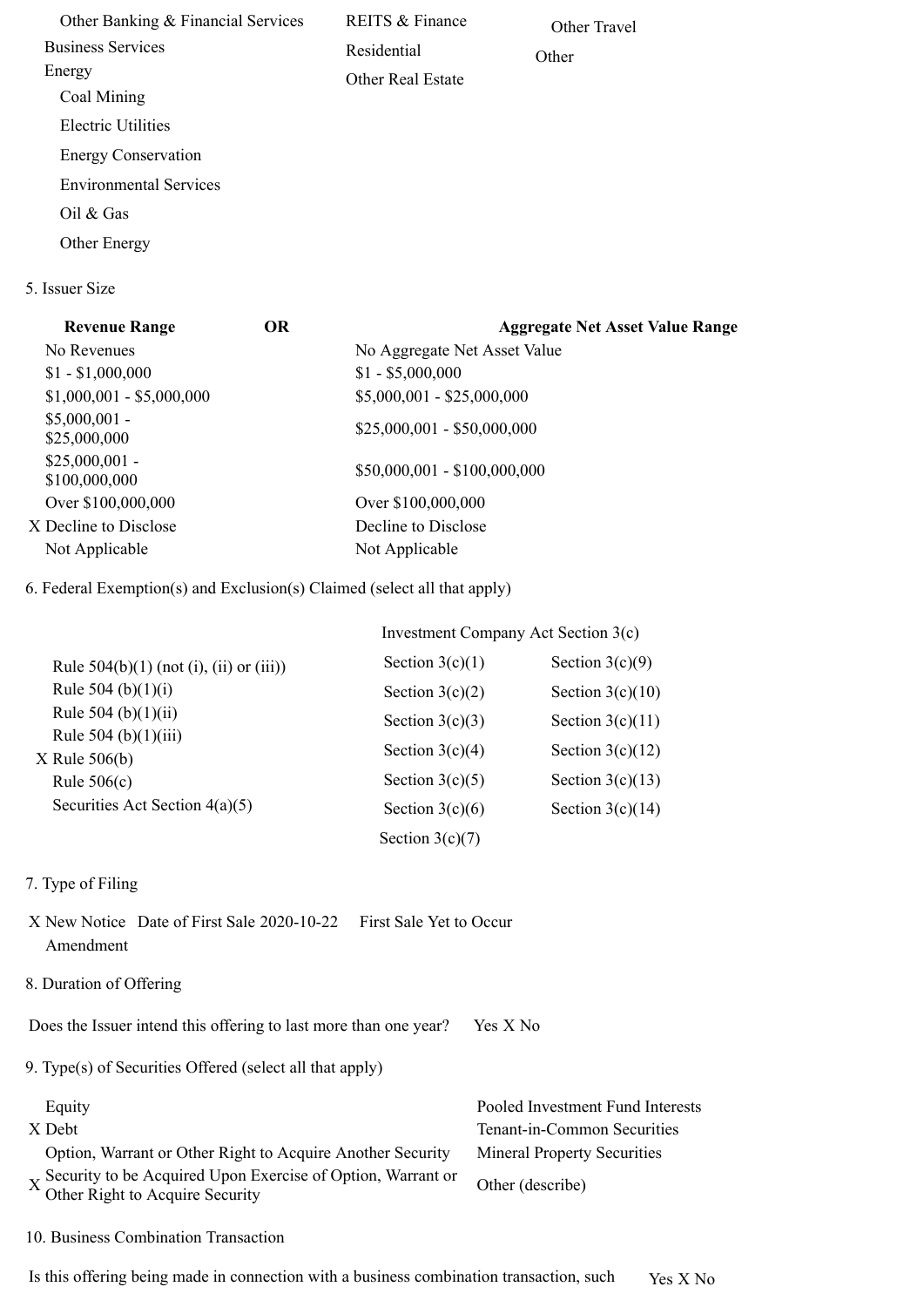| as a merger, acquisition or exchange offer?                                                                 |                      |                                             |        |                    |
|-------------------------------------------------------------------------------------------------------------|----------------------|---------------------------------------------|--------|--------------------|
| Clarification of Response (if Necessary):                                                                   |                      |                                             |        |                    |
| 11. Minimum Investment                                                                                      |                      |                                             |        |                    |
| Minimum investment accepted from any outside investor \$0 USD                                               |                      |                                             |        |                    |
| 12. Sales Compensation                                                                                      |                      |                                             |        |                    |
| Recipient                                                                                                   |                      | Recipient CRD Number X None                 |        |                    |
| (Associated) Broker or Dealer X None                                                                        |                      | (Associated) Broker or Dealer CRD<br>Number | X None |                    |
| <b>Street Address 1</b>                                                                                     |                      | <b>Street Address 2</b>                     |        |                    |
| City                                                                                                        |                      | State/Province/Country                      |        | ZIP/Postal<br>Code |
| State(s) of Solicitation (select all that apply)<br>Check "All States" or check individual<br><b>States</b> | All<br><b>States</b> | Foreign/non-US                              |        |                    |
| 13. Offering and Sales Amounts                                                                              |                      |                                             |        |                    |
| <b>Total Offering Amount</b><br>$$154,000$ USD or                                                           | Indefinite           |                                             |        |                    |
| <b>Total Amount Sold</b><br>\$154,000 USD                                                                   |                      |                                             |        |                    |
| Total Remaining to be Sold<br>\$0 USD or                                                                    | Indefinite           |                                             |        |                    |
| Clarification of Response (if Necessary):                                                                   |                      |                                             |        |                    |
| 14. Investors                                                                                               |                      |                                             |        |                    |
|                                                                                                             |                      |                                             |        |                    |

investors, and enter the number of such non-accredited investors who already have invested in the offering. Regardless of whether securities in the offering have been or may be sold to persons who do not qualify as accredited investors, enter the total number of investors who already have invested in the offering:

15. Sales Commissions & Finder's Fees Expenses

Provide separately the amounts of sales commissions and finders fees expenses, if any. If the amount of an expenditure is not known, provide an estimate and check the box next to the amount.

 $\vert$ 12

| Sales Commissions | \$0 USD Estimate |  |
|-------------------|------------------|--|
| Finders' Fees     | \$0 USD Estimate |  |

Clarification of Response (if Necessary):

16. Use of Proceeds

Provide the amount of the gross proceeds of the offering that has been or is proposed to be used for payments to any of the persons required to be named as executive officers, directors or promoters in response to Item 3 above. If the amount is unknown, provide an estimate and check the box next to the amount.

\$0 USD Estimate

Clarification of Response (if Necessary):

Signature and Submission

Please verify the information you have entered and review the Terms of Submission below before signing and clicking SUBMIT below to file this notice.

Terms of Submission

In submitting this notice, each issuer named above is: